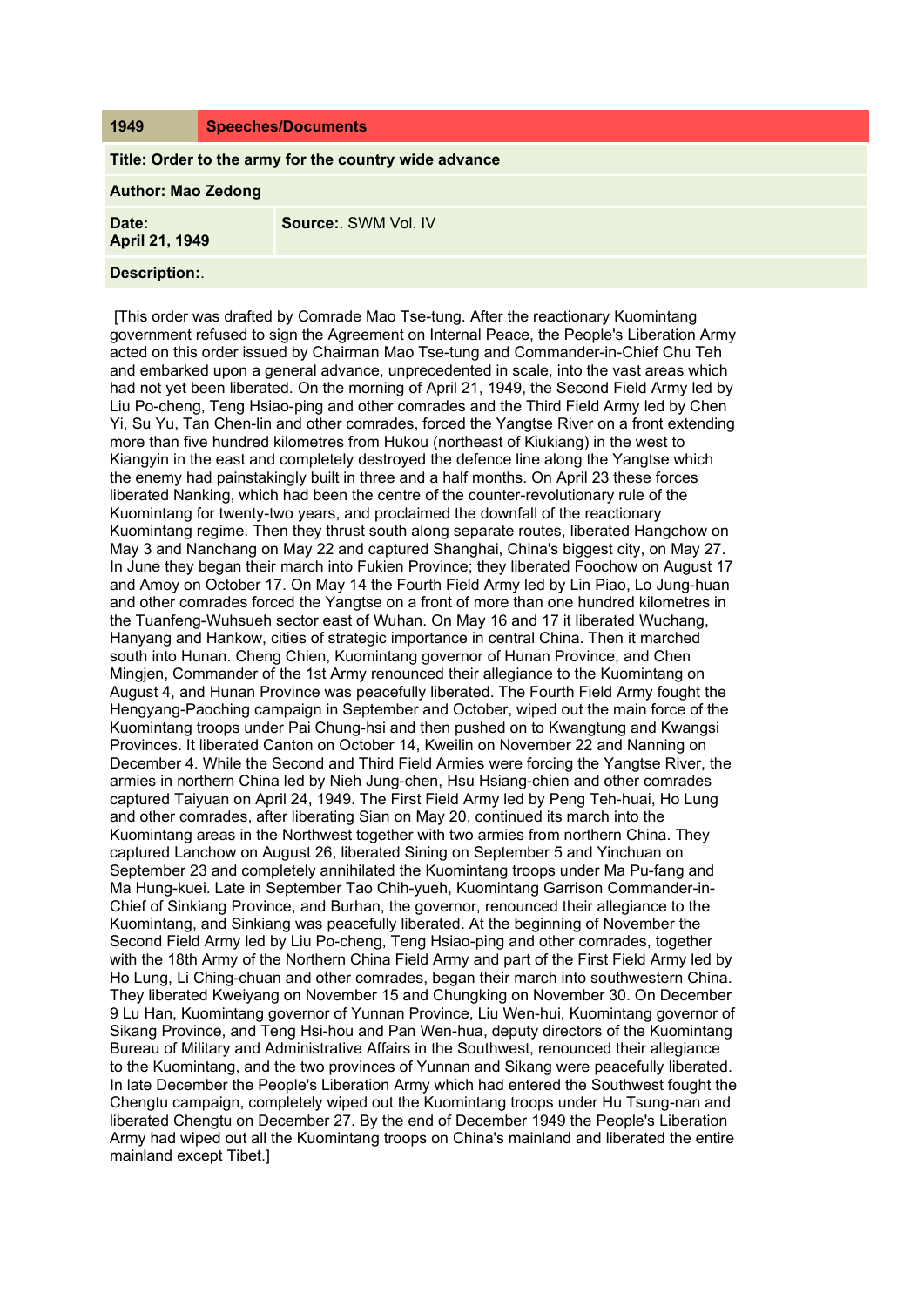Comrade commanders and fighters of all field armies, comrades of the People's Liberation Army in the guerrilla areas of the south!

The Agreement on Internal Peace, drafted after long negotiations between the delegation of the Communist Party of China and the delegation of the Nanking Kuomintang government, has been rejected by that government.**[\[1\]](http://www.marxists.org/reference/archive/mao/selected-works/volume-4/mswv4_61.htm#bm1#bm1)** The responsible members of the Nanking Kuomintang government have rejected the agreement because they are still obeying the orders of U.S. imperialism and Chiang Kai-shek, the chieftain of the Kuomintang bandit gang, and because they are trying to block the progress of the cause of the Chinese people's liberation and prevent the internal problem from being solved by peaceful means. The Agreement on Internal Peace, comprising eight sections with twenty-four articles formulated by the two delegations in the negotiations, is lenient on the problem of war criminals, is lenient towards the Kuomintang officers, soldiers and government personnel and provides appropriate solutions for other problems, all proceeding from the interests of the nation and the people. The rejection of this agreement shows that the Kuomintang reactionaries are determined to fight to the finish the counter-revolutionary war which they started. The rejection of this agreement shows that in proposing peace negotiations on January 1 of this year the Kuomintang reactionaries were only trying to check the advance of the People's Liberation Army and thus gain a breathing space for a later comeback to crush the revolutionary forces. The rejection of this agreement shows that the Li Tsung-jen government at Nanking was utterly hypocritical in professing to accept the Chinese Communist Party's eight terms for peace as the basis for negotiations. Inasmuch as the Li Tsung-jen government had already accepted such fundamental terms as the punishment of war criminals, the reorganization of all the reactionary Kuomintang troops on democratic principles and the handing over of all power and authority by the Nanking government and its subordinate governments at all levels, it had no reason to reject the specific measures which were drawn up on the basis of these fundamental terms and which are most lenient. In these circumstances, we order you as follows**:** 

1. Advance bravely and annihilate resolutely, thoroughly, wholly and completely all the Kuomintang reactionaries within China's borders who dare to resist. Liberate the people of the whole country. Safeguard China's territorial integrity, sovereignty and independence.

2. Advance bravely and arrest all the incorrigible war criminals. No matter where they may flee, they must be brought to justice and punished according to law. Pay special attention to arresting the bandit chieftain Chiang Kai-shek.

3. Proclaim to all Kuomintang local governments and local military groups the final amended version of the Agreement on Internal Peace. In accordance with its general ideas, you may conclude local agreements with those who are willing to cease hostilities and to settle matters by peaceful means.

4. After the People's Liberation Army has encircled Nanking, we are willing to give the Li Tsung-jen government at Nanking another opportunity to sign the Agreement on Internal Peace, if that government has not yet fled and dispersed and desires to sign it.

Mao Tse-tung

Chairman of the Chinese People's Revolutionary Military Commission

Zhu De

Commander-in-Chief of the Chinese People's Liberation Army

*NOTES*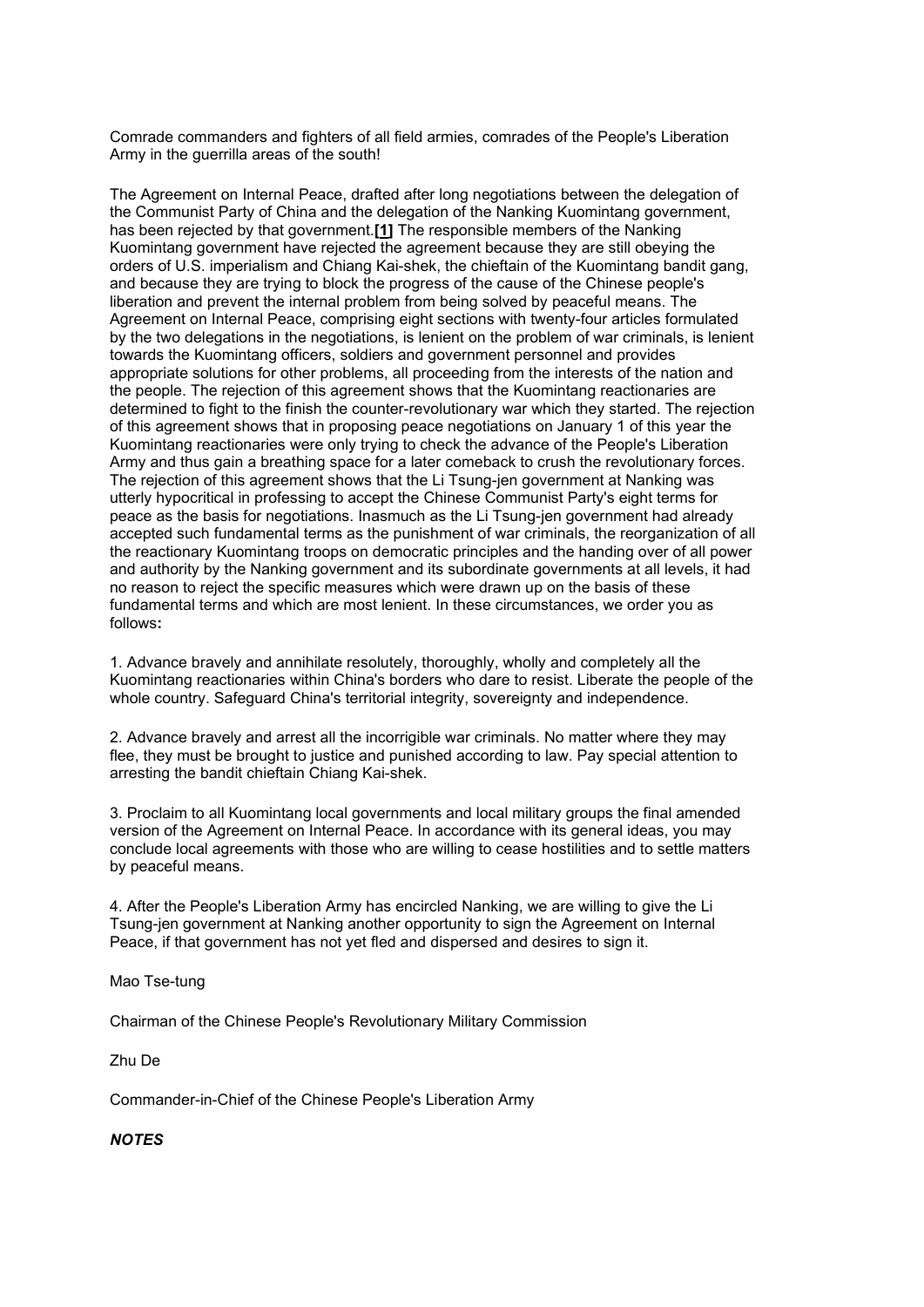1. On April 1, 1949, the Kuomintang government delegation headed by Chang Chih-chung arrived in Peiping to negotiate peace with the delegation of the Communist Party of China. An Agreement on Internal Peace was drafted after a half month of negotiations. The agreement (final amended version) was handed to the Nanking government delegation by the delegation of the Communist Party of China on April 15 and was rejected by the Nanking government on April 20. The full text of the agreement (final amended version) is as follows**:** 

In the 35th year of the Republic of China, the National Government at Nanking, with the aid of the Government of the United States of America, defied the will of the people, wrecked the truce agreement and the resolutions of the Political Consultative Conference and, on the pretext of opposing the Communist Party of China, launched a country-wide civil war against the Chinese people and the Chinese People's Liberation Army. This war has lasted two years and nine and a half months. It has brought untold disaster to the people throughout the country. The country has suffered tremendous losses of financial and material resources, and its sovereignty has been further infringed. The people of the whole country have always expressed dissatisfaction with the National Government at Nanking for its violation of Dr. Sun Yat-sen's revolutionary Three People's Principles and of his correct policies of alliance with Russia, co-operation with the Communist Party and assistance to the peasants and workers, and for its violation of his revolutionary testament. In particular, the whole people have voiced their opposition to the launching of the present unprecedented large-scale civil war by the National Government at Nanking and to the erroneous political, military, financial, economic, cultural and foreign policies and measures which that government has adopted in its pursuit of the civil war. The National Government at Nanking has completely forfeited the confidence of the entire people. In the present civil war its troops have already been defeated by the People's Liberation Army led by the Communist Party of China and commanded by the Chinese People's Revolutionary Military Commission. Finding itself in this situation, the National Government at Nanking proposed to the Communist Party of China on January 1 of the 38th year of the Republic of China that negotiations should be held for the cessation of the civil war and the restoration of peace. On January 14 of the same year, the Communist Party of China issued a statement agreeing to this proposal of the Kuomintang government at Nanking and putting forward eight terms as the basis for the peace negotiations between the two sides. These terms are as follows: punish the war criminals; abolish the bogus constitution; abolish the bogus "constituted authority"; reorganize all reactionary troops on democratic principles; confiscate bureaucrat-capital; reform the land system; abrogate treasonable treaties; convene a New Political Consultative Conference without the participation of reactionary elements and form a democratic coalition government to take over all the power and authority of the reactionary Nanking Kuomintang government and of its subordinate governments at all levels. These eight basic terms were agreed to by the National Government at Nanking. Thereupon, the Communist Party of China and the National Government at Nanking appointed their respective delegations, fully empowered to conduct negotiations and to sign an agreement. The delegates of both parties met in Peiping, have affirmed first of all that the National Government at Nanking should bear the full responsibility for the present civil war and for all its erroneous policies and have agreed to conclude this agreement.

#### **SECTION ONE**

Article 1. In order to distinguish between right and wrong and to establish responsibility, the delegation of the Communist Party of China and the delegation of the National Government at Nanking (hereinafter referred to as both sides) affirm that, as a matter of principle, punishment shall be meted out to the war criminals of the National Government at Nanking who are held responsible for launching and prosecuting the present civil war, but that they will be dealt with on the merits of each case in accordance with the following conditions**:**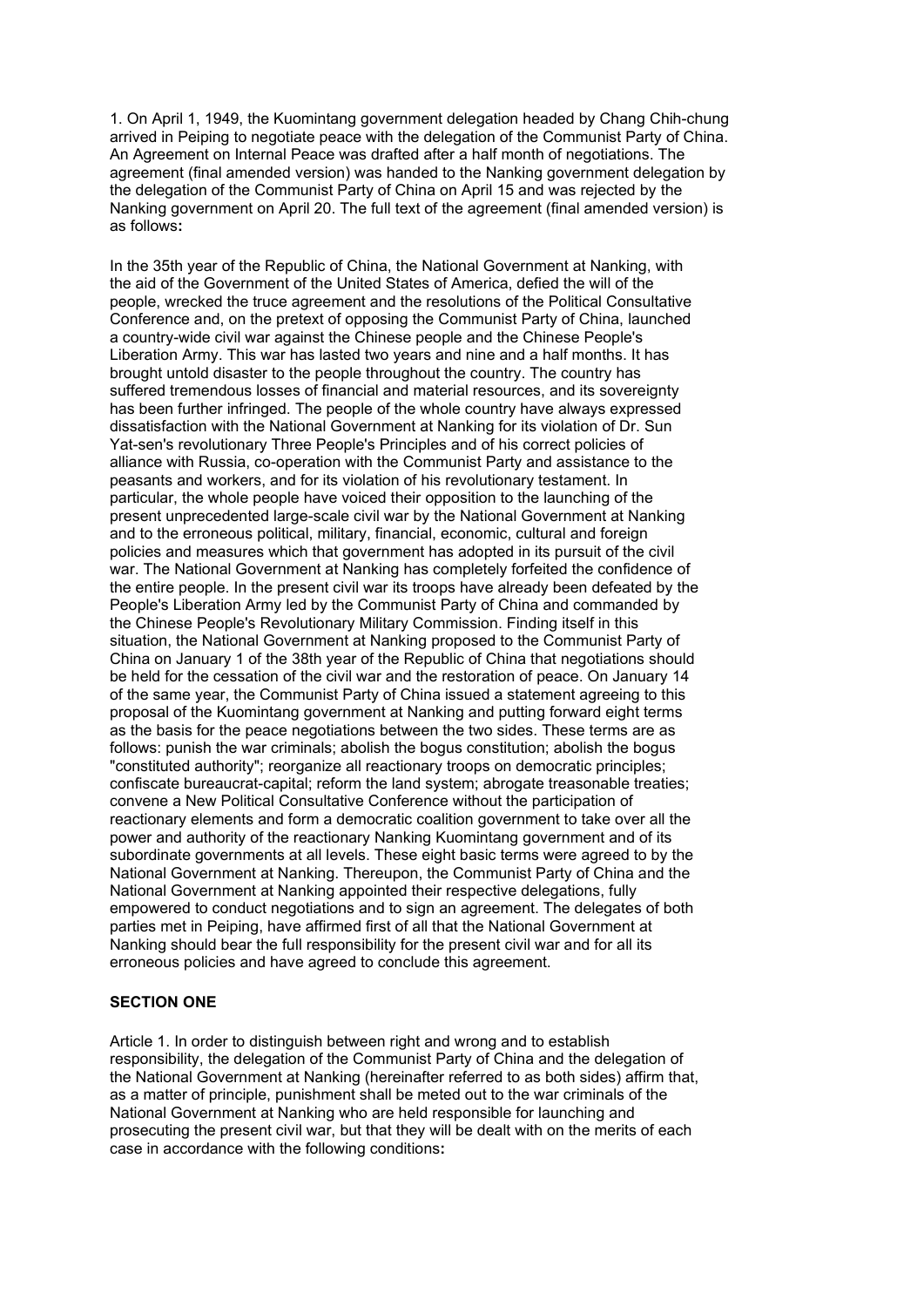Item 1. All war criminals, no matter who they are, may be cleared of the charge of being war criminals and treated with leniency, provided they show by actual deeds that they are really sincere in distinguishing right from wrong and are determined to make a clean break with their past, thus facilitating the progress of the cause of the Chinese people's liberation and the peaceful settlement of the internal problem.

Item 2. All incorrigible war criminals, no matter who they are, shall be severely punished if they obstruct the progress of the cause of the people's liberation, hinder the peaceful settlement of the internal problem, or go so far as to instigate rebellion. The Chinese People's Revolutionary Military Commission will be responsible for suppressing the ringleaders of rebellion.

Article 2. Both sides affirm that the National Government at Nanking was wrong in pronouncing General Yasuji Okamura, war criminal in the Japanese aggression against China, not guilty and releasing him on January 26 of the 38th year of the Republic of China and in granting permission on January 31 of the same year for the repatriation to Japan of 260 other Japanese war criminals. The cases of all these Japanese war criminals shall be reopened as soon as the Democratic Coalition Government of China, the new central government representing the people throughout China, is formed.

## **SECTION TWO**

Article 3. Both sides affirm that the "Constitution of the Republic of China", adopted by the "National Assembly" convened by the National Government at Nanking in November of the 35th year of the Republic of China, shall be abolished.

Article 4. After the abolition of the "Constitution of the Republic of China", the fundamental law to be observed by the state and the people shall be determined in accordance with the resolutions of the New Political Consultative Conference and the Democratic Coalition Government.

# **SECTION THREE**

Article 5. Both sides affirm that the entire legally constituted authority of the National Government at Nanking shall be abolished.

Article 6. After the Democratic Coalition Government is formed, the people's democratic constituted authority shall be established, and all reactionary laws and decrees shall be annulled in all places entered and taken over by the People's Liberation Army.

# **SECTION FOUR**

Article 7. Both sides affirm that all armed forces under the Nanking National Government (all the ground, naval and air forces, gendarmerie, communications police corps, local troops, all military institutions, academies, factories, rear-service establishments, etc.) shall be reorganized into the People's Liberation Army on democratic principles. After the signing of the Agreement on Internal Peace, a national reorganization committee shall be established at once to take charge of this work of reorganization. The reorganization committee is to consist of seven to nine members, four to five of whom shall be appointed by the People's Revolutionary Military Commission, and three to four by the National Government at Nanking, with one of the members appointed by the People's Revolutionary Military Commission serving as chairman and one of the members appointed by the National Government at Nanking serving as vice-chairman. In places entered and taken over by the People's Liberation Army, regional sub-committees of the reorganization committee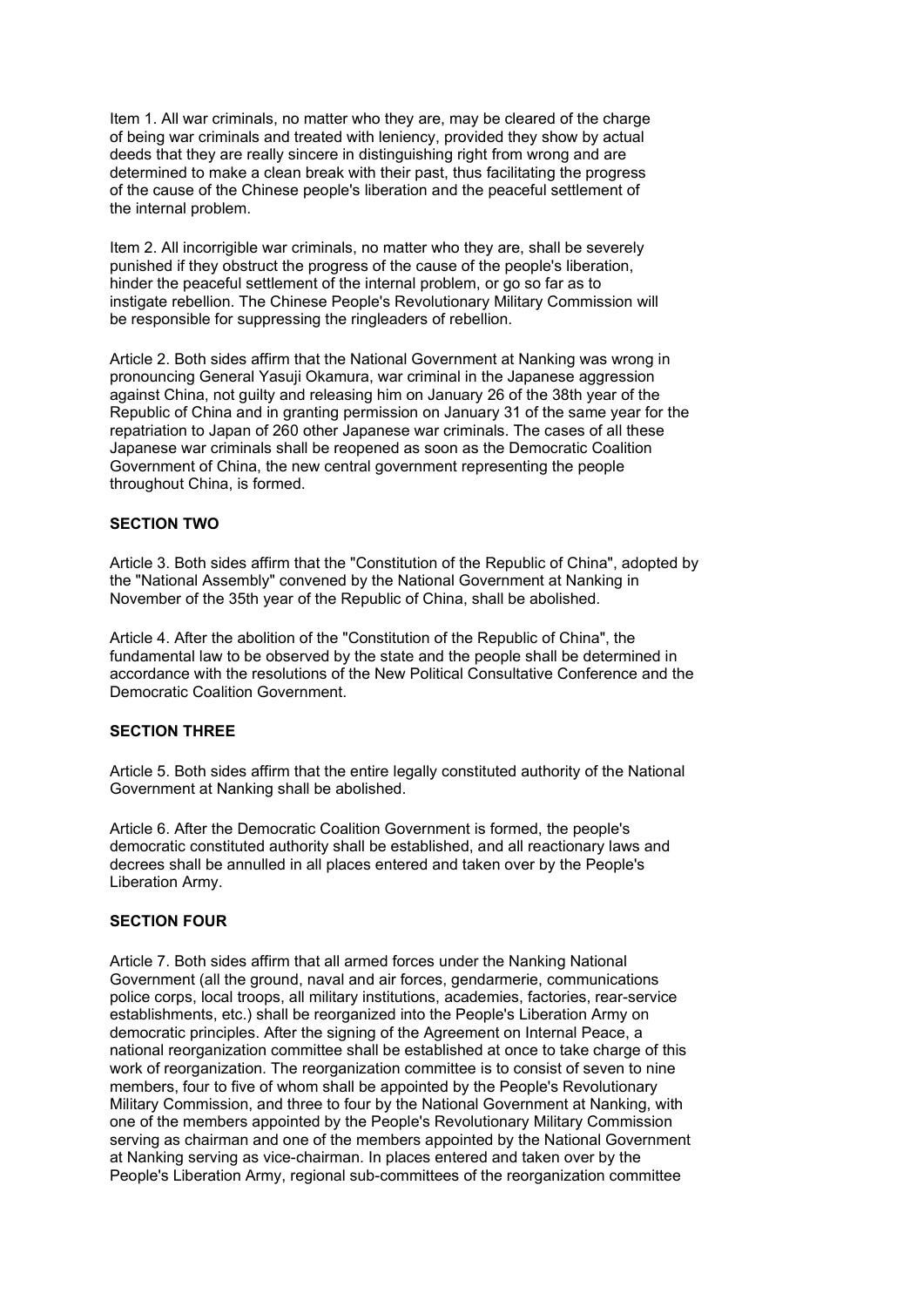may be established as required. The proportion of the members of both sides in the sub-committees and the allocation of the posts of chairmen and vice-chairmen shall be the same as in the national reorganization committee. A reorganization committee shall be established for the navy and another for the air force. All matters relating to the People's Liberation Army's entry into, and taking over of, the areas at present administered by the National Government at Nanking shall be decided by orders issued by the Chinese People's Revolutionary Military Commission. The armed forces of the National Government at Nanking must not resist the entry of the People's Liberation Army.

Article 8. Both sides agree that the reorganization plan in each region shall be carried out in two stages**:** 

Item 1. The first stage -- assembling and regrouping.

Point 1. All the armed forces under the Nanking National Government (ground, naval and air forces, gendarmerie, communications police corps, local troops, etc.) shall be assembled and regrouped. The principle of regrouping shall be as follows: the reorganization committee shall, on the basis of the actual local conditions, order such armed forces in the areas entered and taken over by the People's Liberation Army to move, area by area and stage by stage, to the designated places for assembling and regrouping, according to their original designations, formations and numerical strength.

Point 2. Before the People's Liberation Army enters and takes over, all the armed forces under the Nanking National Government shall be held responsible for maintaining local order and preventing any acts of sabotage where they are stationed: in all large and small cities, along important lines of communication and rivers, at seaports and in the villages.

Point 3. In the above-mentioned places, when the People's Liberation Army enters and takes over, the armed forces under the Nanking National Government shall, in accordance with the orders of the reorganization committee and its sub-committees, hand over peacefully and move to the designated places. While moving to the designated places and after arriving there, the armed forces under the Nanking National Government shall observe strict discipline and shall not disturb local order.

Point 4. When, in compliance with the orders of the reorganization committee and its sub-committees, the armed forces under the Nanking National Government leave their original stations, the local police or peace preservation corps stationed in those places shall not withdraw, but shall be responsible for maintaining local peace and order and shall obey the directions and orders of the People's Liberation Army.

Point 5. The reorganization committee, its sub-committees and the local governments shall be responsible for providing all the armed forces of the Nanking National Government which are being moved or assembled with necessary supplies, such as grain, fodder, bedding and clothing.

Point 6. The reorganization committee and its sub-committees shall, according to the actual conditions in various areas, order the authorities of the Nanking National Government to hand over, area by area and stage by stage, all its military establishments (institutions, schools, factories, storehouses and the like, belonging to all its organizations ranging from the Ministry of National Defence to the Combined Rear-Service Headquarters), all its military installations (naval ports, forts, air bases and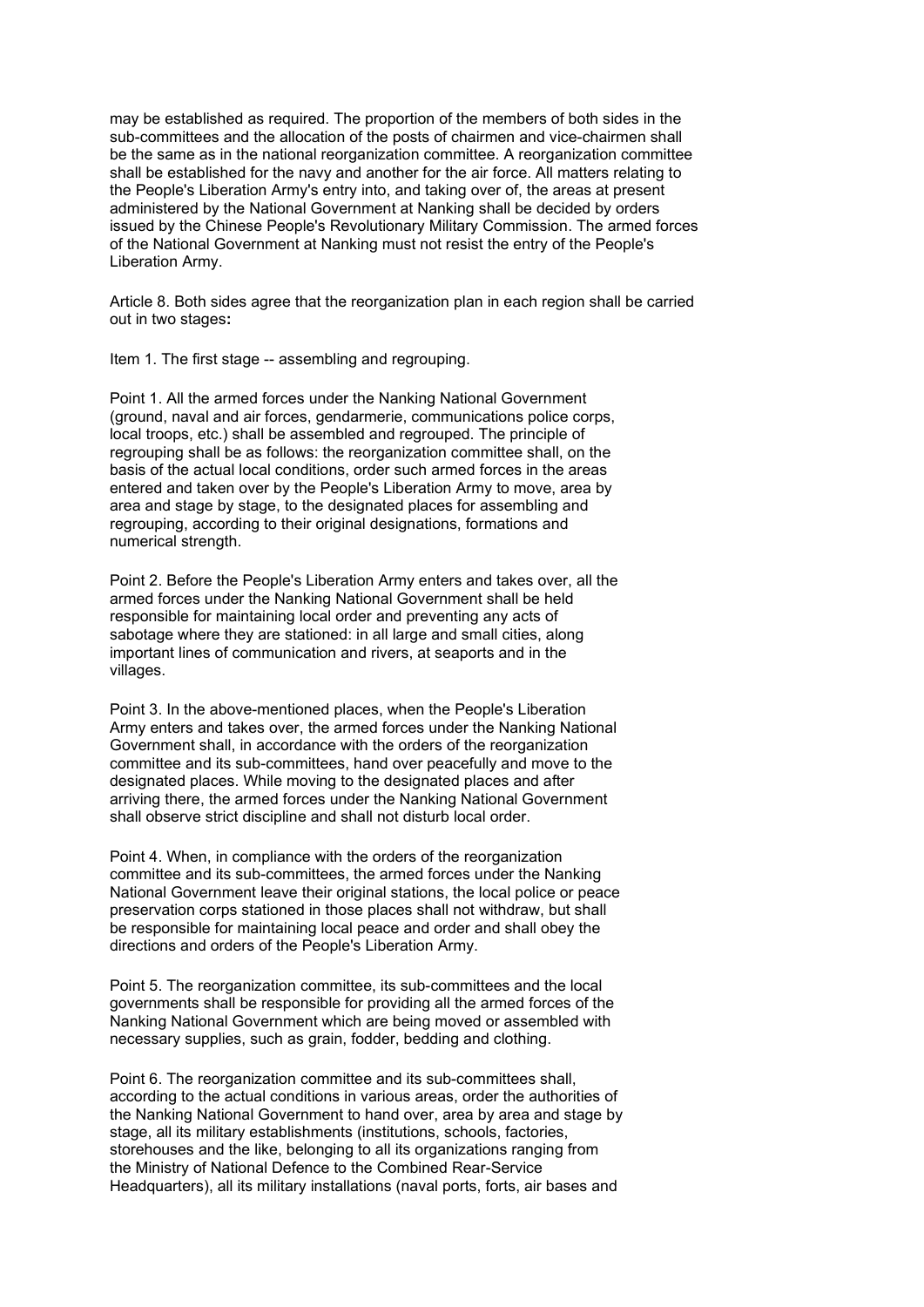the like) and all its military supplies to the People's Liberation Army and the latter's Military Control Commissions in various places.

Item 2. The second stage -- reorganization area by area.

Point 1. After the ground forces under the Nanking National Government (infantry, cavalry, special arms, gendarmerie, communications police corps and local troops) have moved to the designated places and have been assembled and regrouped, area by area and stage by stage, the reorganization committee shall, according to the actual conditions in different areas, draw up plans for their reorganization area by area and carry out these plans at specified times. The principle of reorganization shall be that all the above-mentioned ground forces, after being assembled and regrouped, shall be reorganized into regular units of the People's Liberation Army in conformity with its democratic system and regular structure. The reorganization committee and its sub-committees shall be responsible for handling the cases of those soldiers who have been found eligible for retirement because of age or disability and who wish to retire, as well as the cases of those officers and noncommissioned officers who wish to retire or take up other occupations; the committees shall provide them with facilities to return home and with means of livelihood, so that everyone will be properly placed and no one will commit misdeeds because he lacks means of support.

Point 2. After the naval and air forces under the Nanking National Government have moved to the designated places and been assembled and regrouped, area by area and stage by stage, they shall be reorganized according to their original designations, formations and numerical strength by the navy and air force reorganization committees, in conformity with the democratic system of the People's Liberation Army.

Point 3. All the armed forces under the Nanking National Government, after being reorganized into the People's Liberation Army, must strictly observe the Three Main Rules of Discipline and the Eight Points for Attention of the People's Liberation Army and loyally abide by the military and political systems of the People's Liberation Army, without any violation,

Point 4. The officers and men who have retired after reorganization must respect the local people's governments and obey the laws and decrees of the People's Government. The people's governments and the people of various localities shall be considerate of these retired officers and men and shall not discriminate against them.

Article 9. After the signing of the Agreement on Internal Peace, all the armed forces under the Nanking National Government must cease conscripting or recruiting soldiers or other personnel. They must be responsible for protecting all their arms and ammunition, equipment, military institutions and installations and military matériel, and must not destroy, conceal, transfer or sell any of them.

Article 10. After the signing of the Agreement on Internal Peace, the National Government at Nanking must, in case any of its armed forces refuses to carry out the reorganization plan, assist the People's Liberation Army to enforce the reorganization plan and ensure its thorough execution.

## **SECTION FIVE**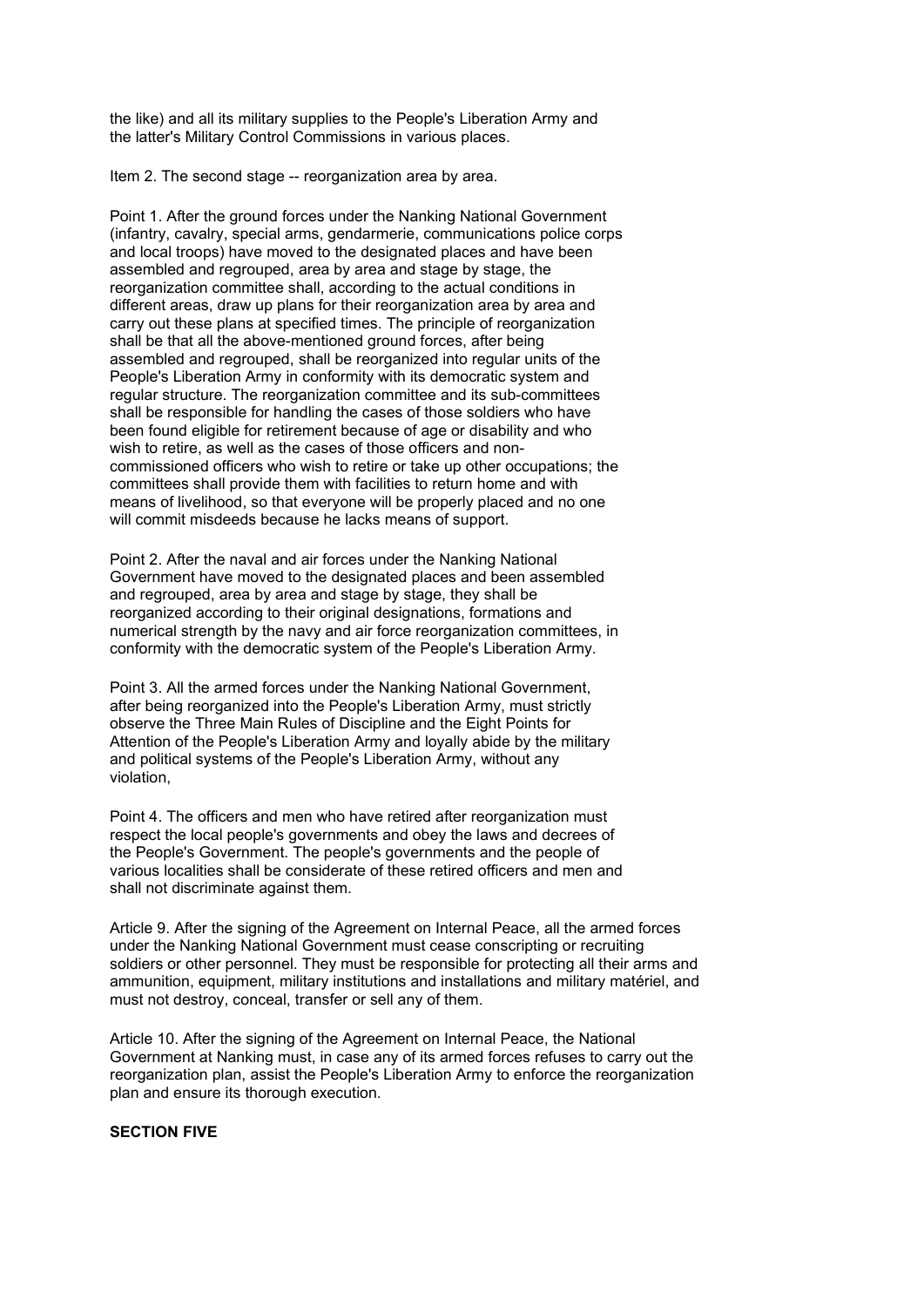Article 11. Both sides agree that all bureaucrat-capitalist enterprises and property (including banks, factories, mines, vessels, companies and shops) acquired or seized during the rule of the National Government at Nanking through the use of political prerogatives and the influence of wealth and position shall be confiscated and become the property of the state.

Article 12. In areas not yet entered and taken over by the People's Liberation Army, the National Government at Nanking shall be held responsible for supervising the bureaucrat-capitalist enterprises and property mentioned in Article 11 so that no theft or concealment, damage, transfer or secret sale shall occur. Assets which have already been moved shall be frozen wherever found, and their being subsequently removed, transported abroad or damaged shall not be permitted. Bureaucratcapitalist enterprises and property located abroad shall be declared the property of the state.

Article 13. In areas already entered and taken over by the People's Liberation Army, the bureaucrat-capitalist enterprises and property mentioned in Article 11 shall be confiscated by the local Military Control Commissions or institutions authorized by the Democratic Coalition Government. Private shares in them, if any, shall be investigated, after they have been verified as being in fact private and not secretly transferred bureaucrat-capital, they shall be recognized, and their owners shall be permitted to remain shareholders or to withdraw their shares.

Article 14. Bureaucrat-capitalist enterprises dating from the period prior to the rule of the National Government at Nanking, as well as those dating from the period of the rule of the National Government at Nanking, which are neither large nor harmful to the national economy and the people's livelihood, shall not be confiscated. But among these, the enterprises and property of certain persons who have committed criminal offences, such as reactionaries guilty of heinous crimes which have been reported by the people and confirmed, shall be confiscated.

Article 15. In cities not yet entered and taken over by the People's Liberation Army, the provincial, municipal and county governments under the National Government at Nanking shall be responsible for protecting the people's democratic forces and their activities in the locality and must not suppress or injure them.

## **SECTION SIX**

Article 16. Both sides affirm that the feudal system of landownership in the rural areas of China shall be reformed step by step. After the entry of the People's Liberation Army, reduction of rent and interest shall generally be carried out first and distribution of land later.

Article 17. In areas not yet entered and taken over by the People's Liberation Army, the local governments under the National Government at Nanking shall be responsible for protecting the organizations of the peasant masses and their activities and must not suppress or damage them.

#### **SECTION SEVEN**

Article 18. Both sides agree that all treaties and agreements concluded with foreign states during the rule of the National Government at Nanking and other diplomatic documents and archives, open or secret, shall be handed over by the National Government at Nanking to the Democratic Coalition Government and examined by the Democratic Coalition Government. All treaties or agreements which are detrimental to the Chinese people and their state, especially those which are in the nature of selling out the rights of the state, shall be either abrogated, or revised, or new treaties and agreements shall be concluded instead, as the case may be.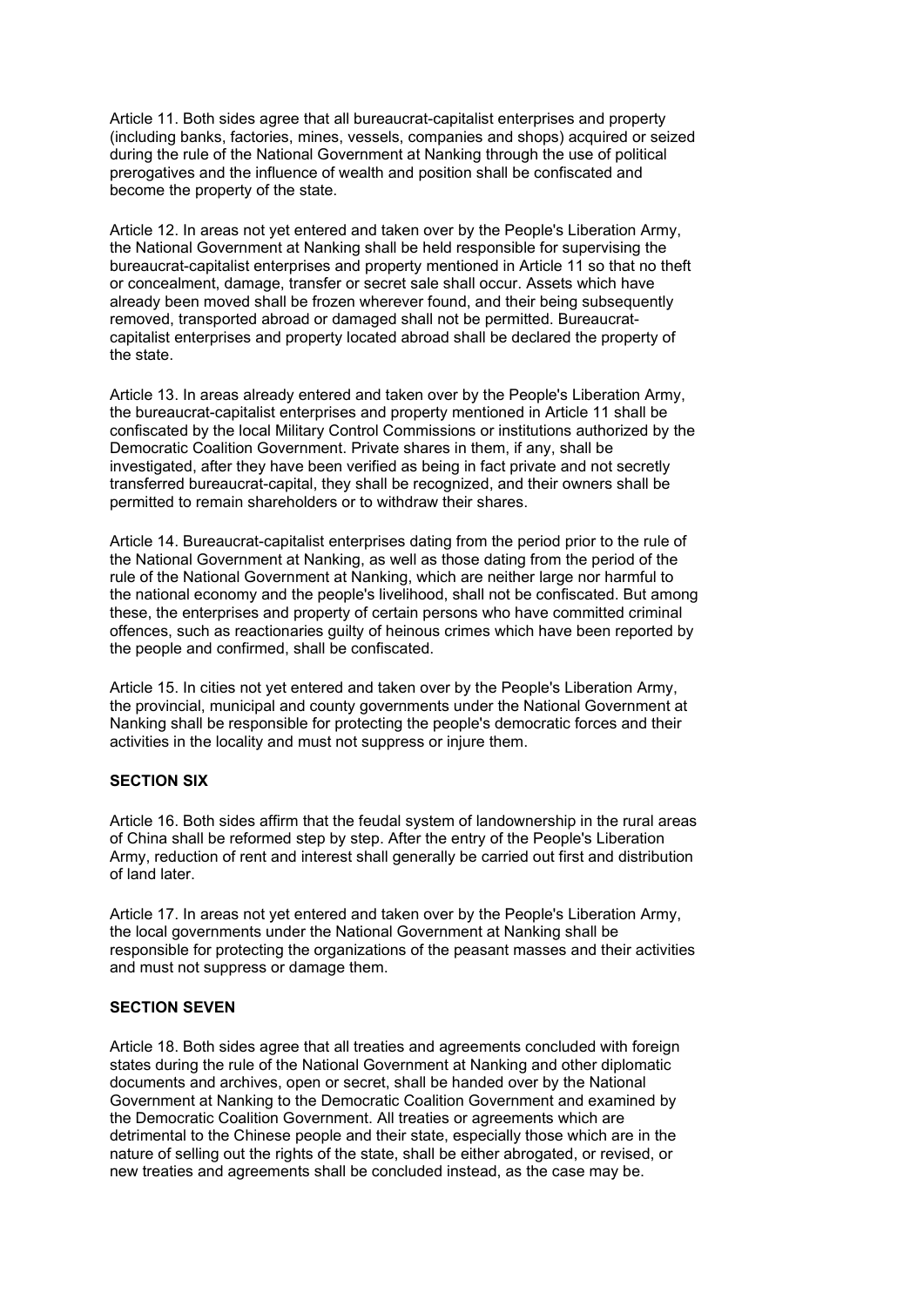## **SECTION EIGHT**

Article 19. Both sides agree that after the signing of the Agreement on Internal Peace and before the formation of the Democratic Coalition Government, the National Government at Nanking and its *yuan,* ministries, commissions and other organs shall temporarily continue to function but must consult the Chinese People's Revolutionary Military Commission in the conduct of affairs and assist the People's Liberation Army in matters relating to the taking over and handing over of the various areas. After the formation of the Democratic Coalition Government, the National Government at Nanking shall immediately hand over to the Democratic Coalition Government and proclaim its own termination.

Article 20. Upon the handing over of the National Government at Nanking and its local governments at various levels and all their subordinate organs, the People's Liberation Army, the local people's governments and the Democratic Coalition Government of China shall take care to enlist all the patriotic and useful persons among the former's personnel, give them democratic education and assign them to suitable posts so that they will not become destitute and homeless.

Article 21. Before the People's Liberation Army enters and takes over, the National Government at Nanking and its subordinate local governments in the provinces, cities and counties shall be responsible for maintaining peace and order in their respective areas, looking after and protecting all government organizations and state-owned enterprises (including banks, factories, mines, railways, postal and telegraph offices, aircraft, vessels, companies, warehouses and all communications facilities) and other movable and immovable properties belonging to the state; and no destruction, loss, removal, concealment, or sale is permitted. Books, archives, antiques, valuables, bullion, foreign currencies and all properties and assets which have been removed or concealed shall be frozen at once wherever they are found, pending their take-over. As for those properties which have been sent abroad or were originally abroad, the National Government at Nanking shall be responsible for their recovery and safekeeping and be prepared to hand them over.

Article 22. All the powers as well as the properties and assets of the state in areas already entered and taken over by the People's Liberation Army shall be taken over by the local Military Control Commissions, the local people's governments or institutions authorized by the Coalition Government.

Article 23. After the Agreement on Internal Peace has been signed by the delegation of the National Government at Nanking and carried out by that government, the delegation of the Communist Party of China will take the responsibility of proposing to the preparatory committee of the New Political Consultative Conference that the National Government at Nanking should be permitted to send a number of patriotic persons as representatives to the Conference; after securing the approval of its preparatory committee, the representatives of the National Government at Nanking may attend the New Political Consultative Conference.

Article 24. After the National Government at Nanking has sent its representatives to the New Political Consultative Conference, the Communist Party of China will take the responsibility of proposing to the Conference that in the interests of co-operation there should be included in the Democratic Coalition Government a number of patriotic persons from the National Government at Nanking.

The delegations of both sides declare: We hereby assume the responsibility of signing this agreement for the sake of the liberation of the Chinese people and the independence and freedom of the Chinese nation and for the sake of an early conclusion of the war and the restoration of peace so that the commencement of the great task of production and construction on a nation-wide scale will be facilitated and so that our country and people will steadily attain prosperity, strength and well-being.